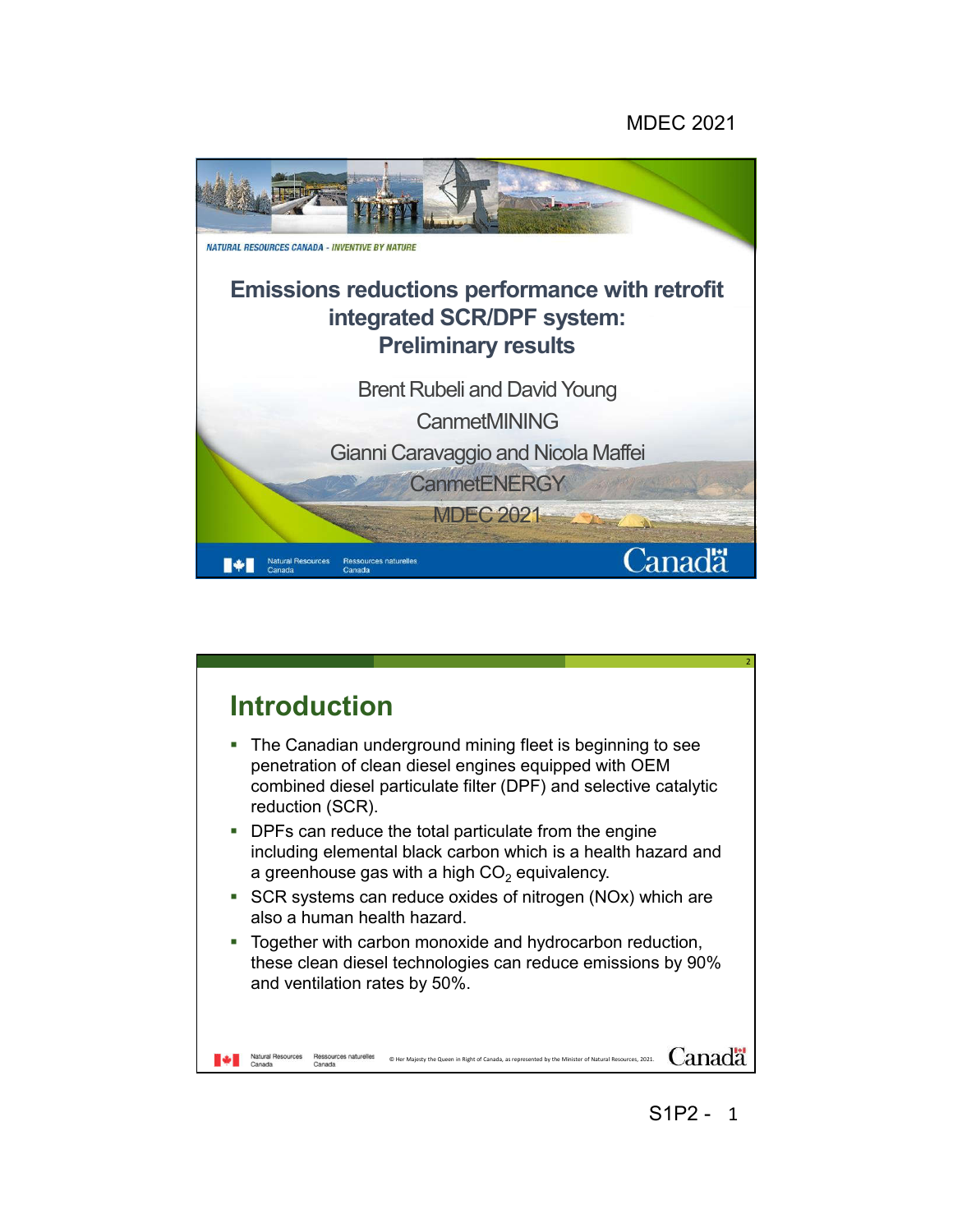



2 S1P2 -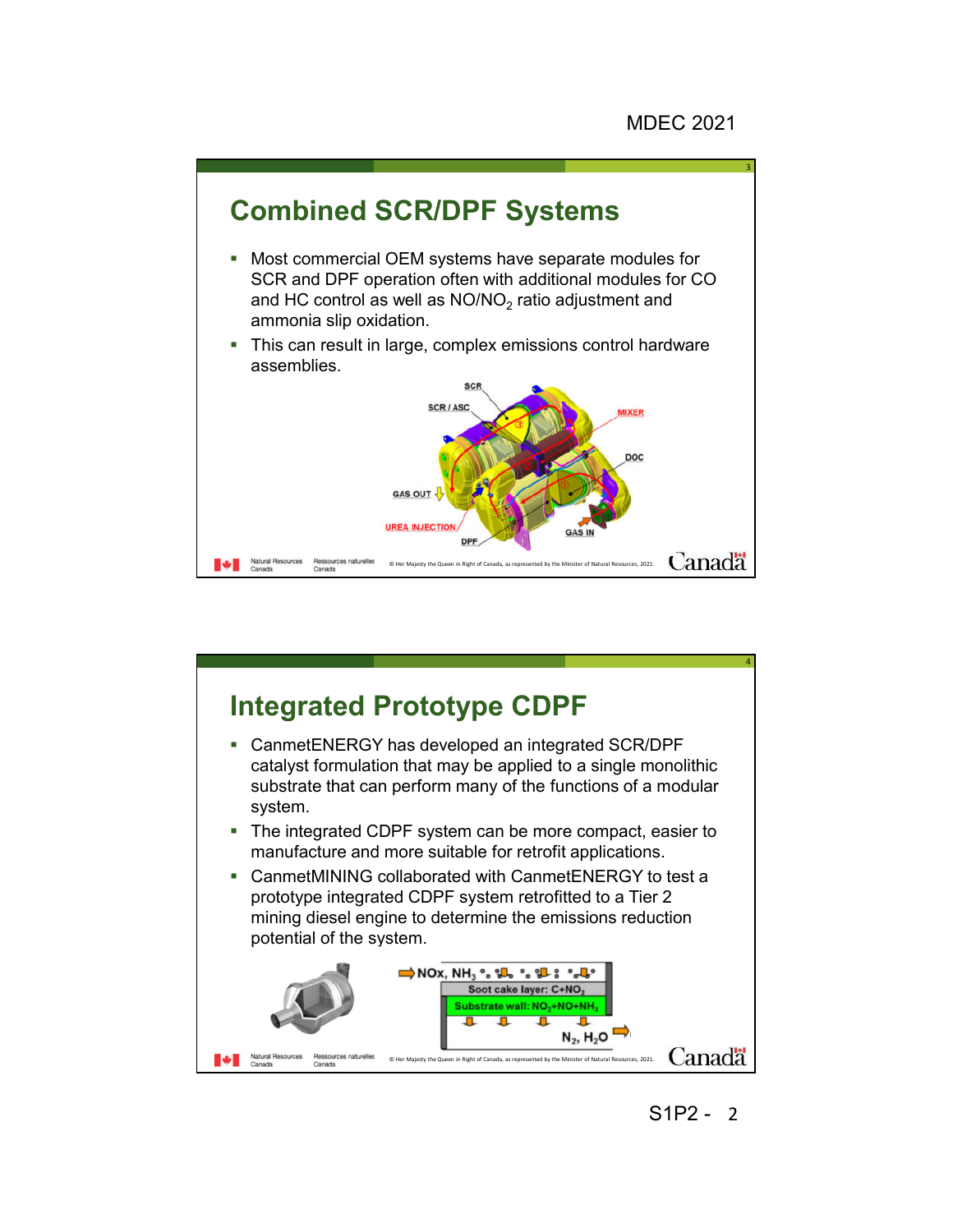

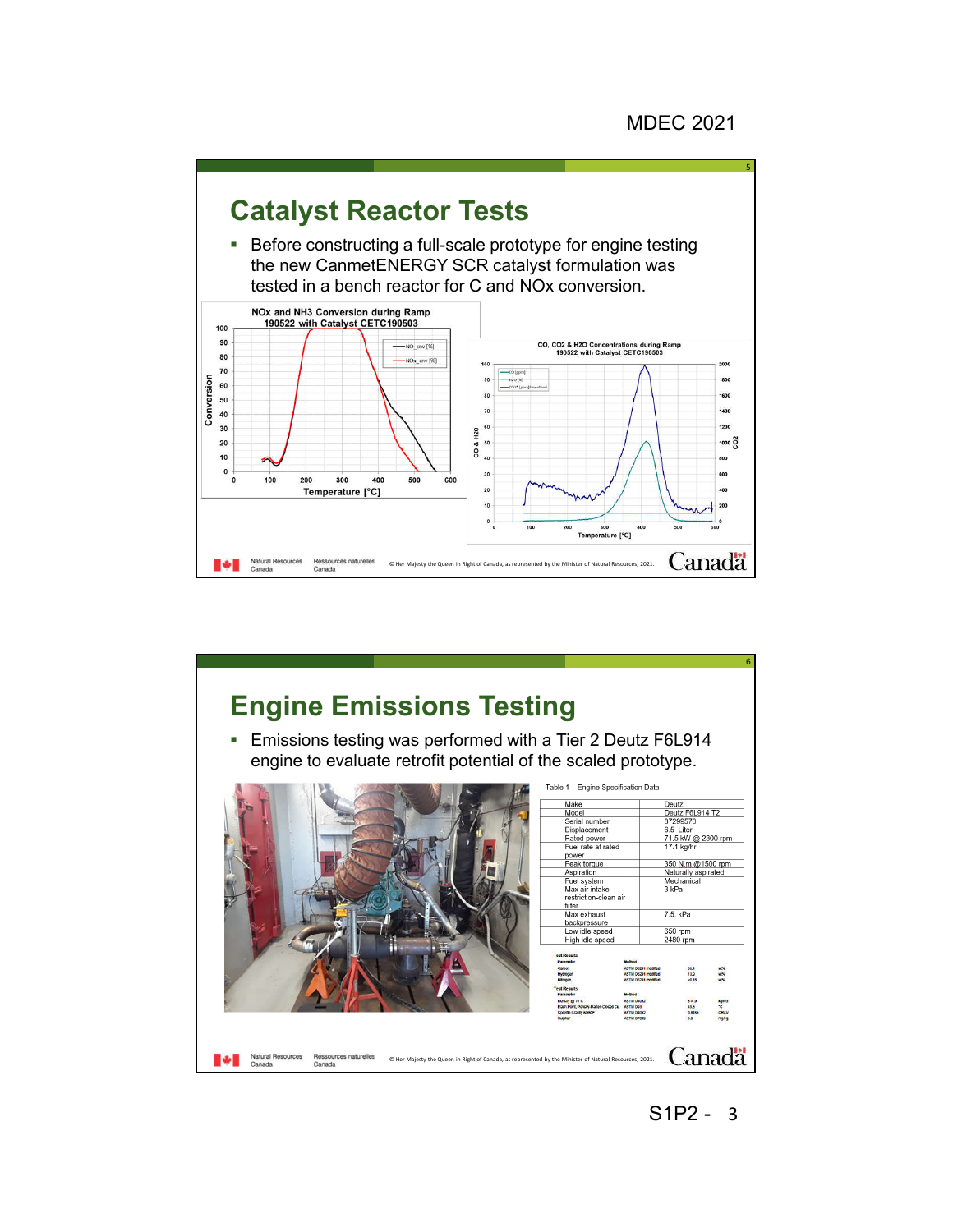

## **ISO8178 Test Results**

**Integrated ISO8178 test results:** 

| Integrated | $\%$<br>Change |  |
|------------|----------------|--|
|            |                |  |
|            |                |  |
| 136        | $-7%$          |  |
| 3          | 84%            |  |
| 145        | 11%            |  |
| 148        | 18%            |  |
| 0.46       | 88%            |  |
|            |                |  |

8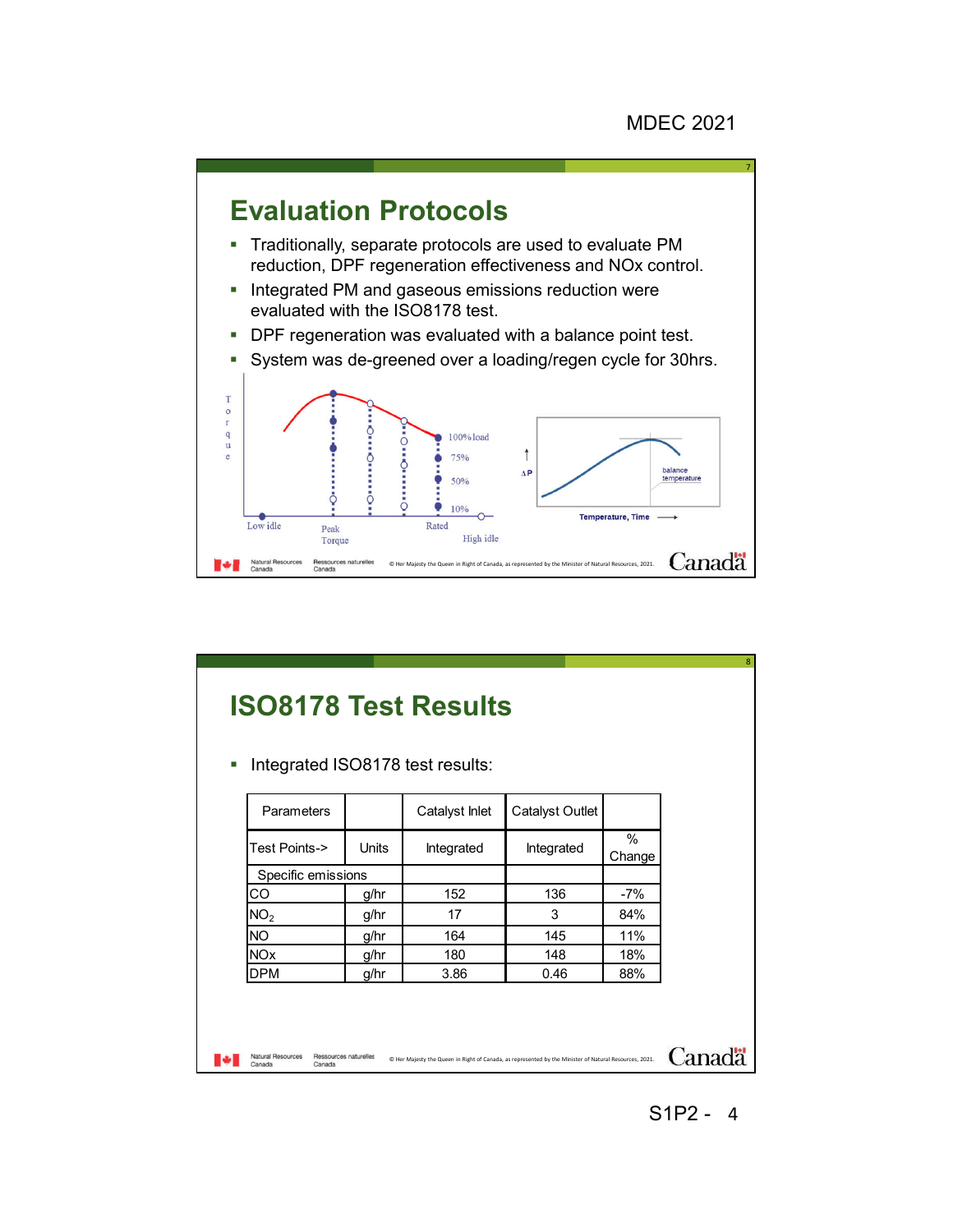

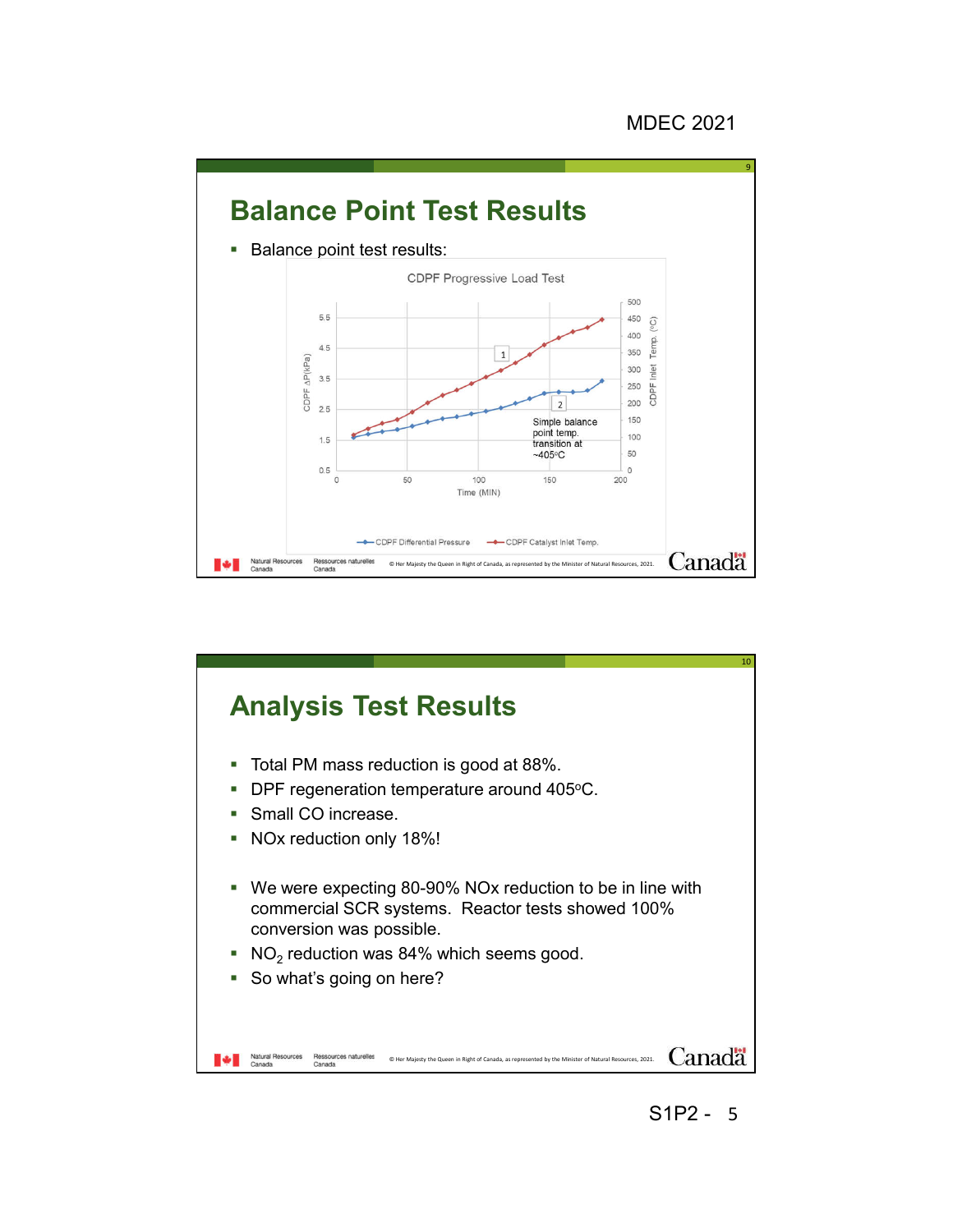11



 The NOx emissions at the inlet and outlet of the CDPF were essentially unchanged even with full ammonia dosing for SCR operation.





6 S1P2 -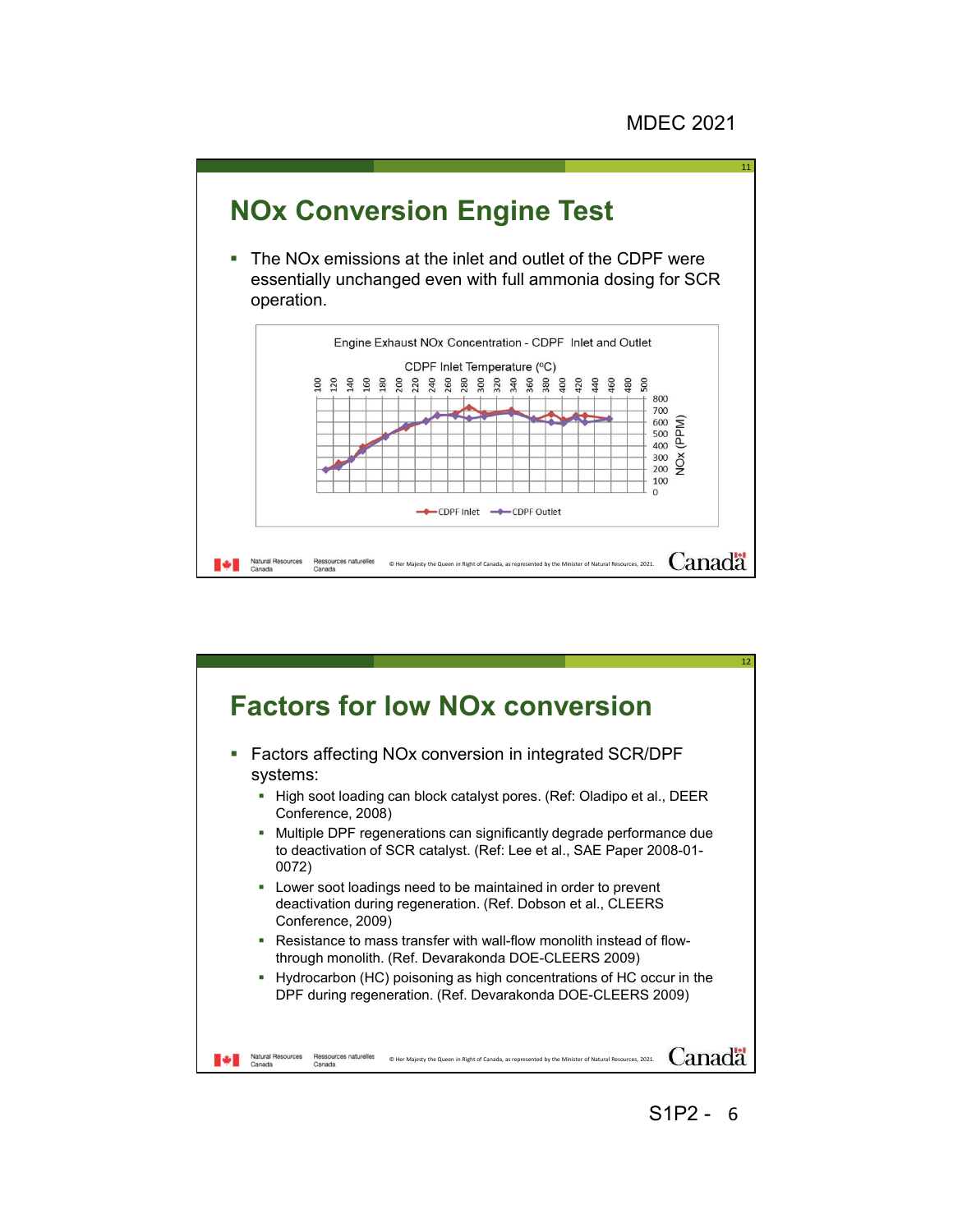

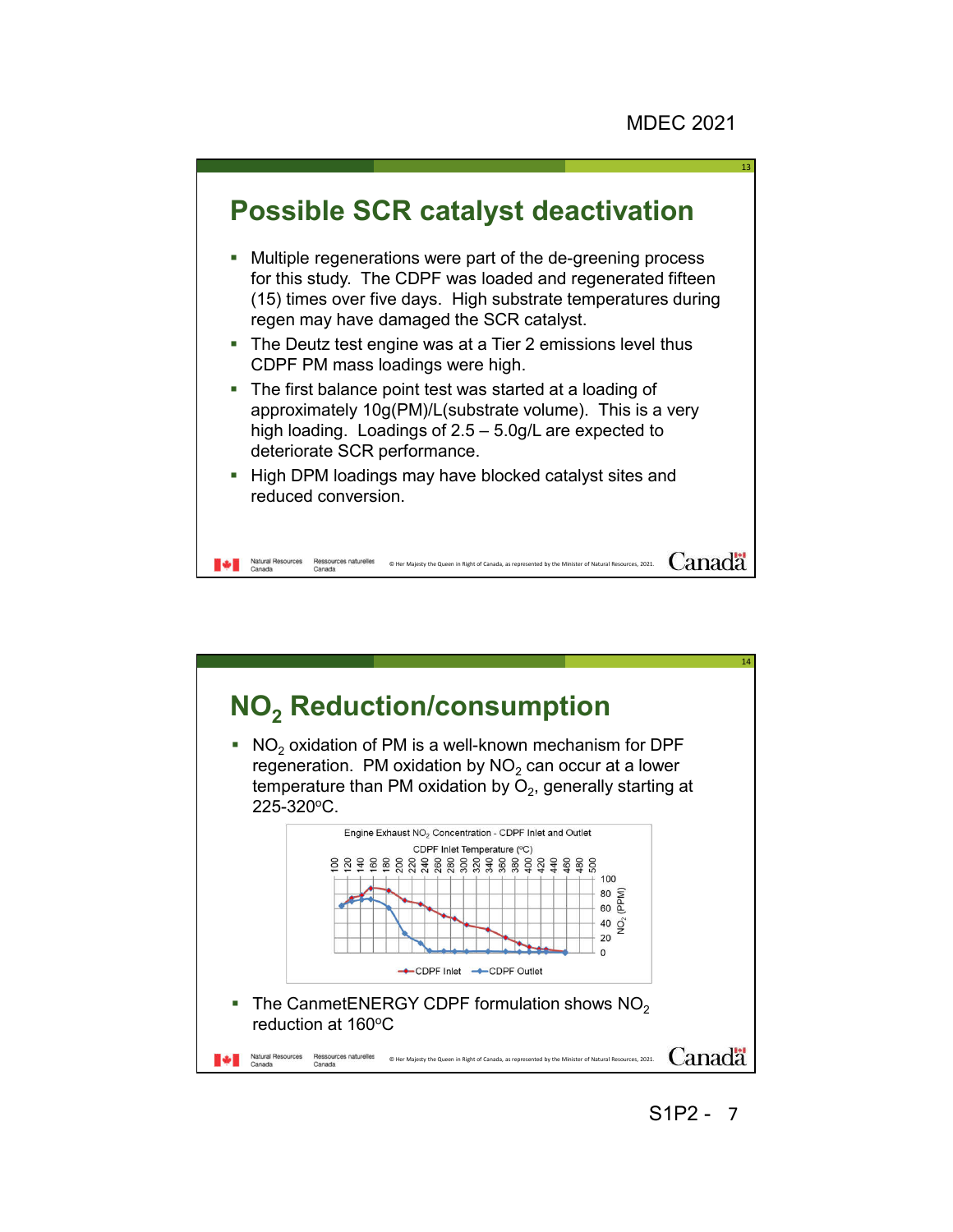15

## **NO2 + C reaction in DPFs**

- Catalysts (such as Pt) can catalyze the NO +  $O<sub>2</sub>$  reaction to  $NO<sub>2</sub>$ . However, it is unclear if the presence of a catalyst improves the  $NO<sub>2</sub> + C$  reaction or only catalyzes the formation of additional NO<sub>2</sub> through the NO +  $O_2$  reaction, thus indirectly affecting the carbon reactivity. (*Ref. Williams, Surface Intermediates, Mechanism and Reactivity of Soot Oxidation. University of Toronto, PhD Thesis 2008*)
- The high PM loading that occurred would make enough C available to consume all of the  $NO<sub>2</sub>$  in the system.
- SCR catalyst deactivation may not be critical.
- The CanmetENERGY CDPF appears to be able to support the  $NO<sub>2</sub> + C$  reaction at low temperatures.

Natural Resources Ressources naturelles o Her Majesty the Queen in Right of Canada, as represented by the Minister of Natural Resources, 2021. Canada